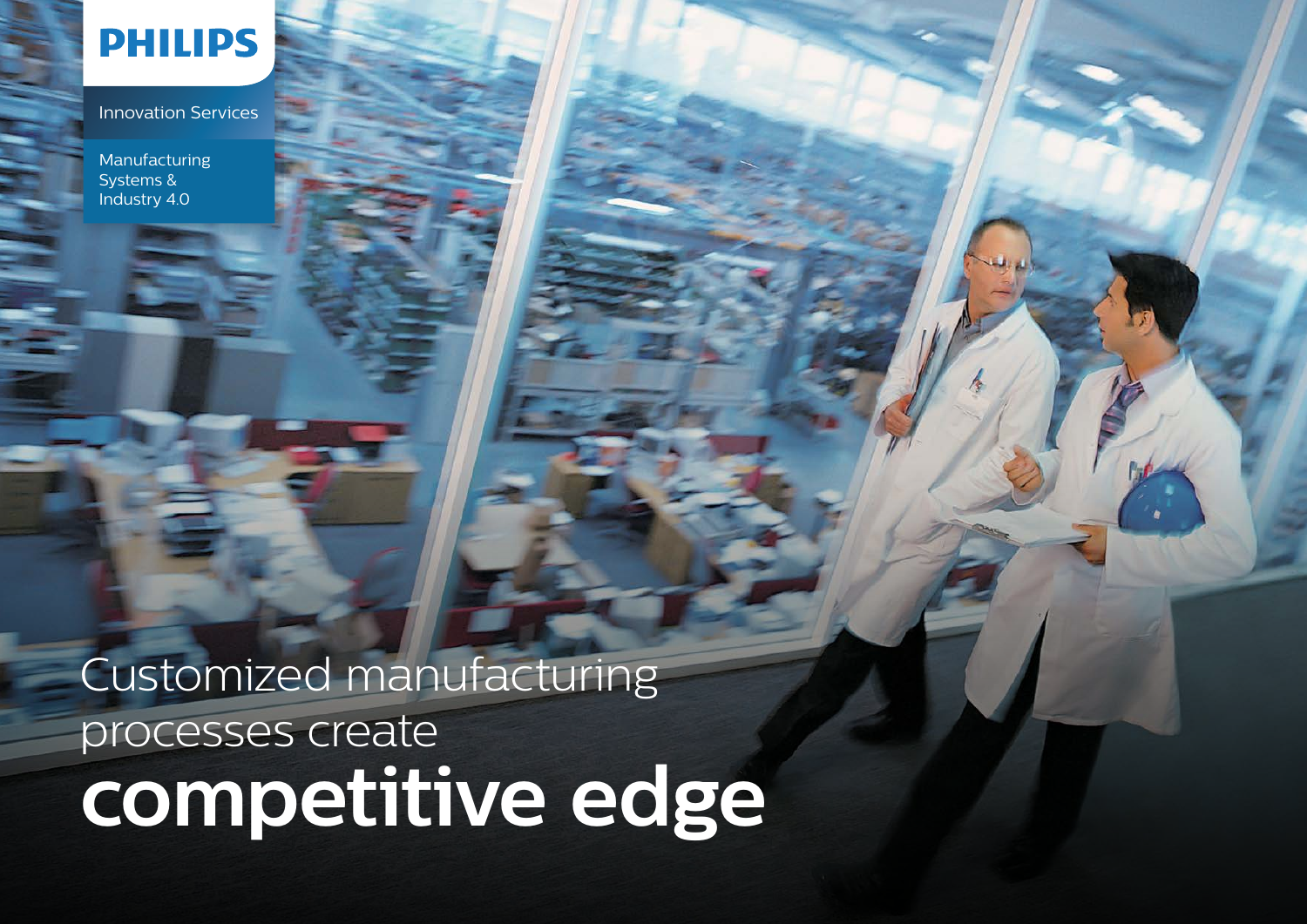# **Looking for expertise?**

You're developing a new product, but do not have a clear idea how to produce it yet. How can you make sure the product is designed to be manufactured costeffectively and reliably? And how can you introduce it into your factory? Do you need a customized production line establishing a connected smart factory? Pleased to meet you!

Our system architects and process engineers work closely together with your development and engineering teams. They are able to design the manufacturing process, line or machine you need, embedding the newest technologies of Industry 4.0 in intelligent robotics and Industrial IoT to create the connected smart factory. Our expertise is in building customized manufacturing and test solutions that are critical to quality; managing your equipment investment risks as volumes increase.

Being globally active in supporting innovation processes end-to-end, concurrent engineering is the way we work; hereby speeding-up your time to market and giving you an advantage over your competitors. Challenge us to show you we deliver!

**Certified for**

ISO

ISO **9001**

ISO **14001**



# **concurrent engineering**

is the way we work, speeding-up your time to market



**Manufacturing Processes** Ensure high quality and reliability in your manufacturing processes

We deliver your manufacturing processes

What are your needs for concept and process development for manufacturing? Our Manufacturing Processes service includes prototyping, pilot manufacturing and state-of-the-art equipment. Our main fields of expertise are: laser processing, ultrasonic welding, resistance welding, soldering, adhesives, dosing, fastening, micro-assembly and vacuum. These are enhanced by automatization, vision, and measurement expertise for the accurate positioning of parts. We can also support you in the area of quality improvement in manufacturing and in the best ways of improving productivity in manufacturing.

### **Methodologies:**

6Sigma – DMAIC/DfSS, QMAP, V-model



**Customized Manufacturing Equipment**  Your turnkey manufacturing equipment developed & built into one manufacturing solution

We develop and built custom-built modules as well as total production lines

From a custom-built manufacturing module integrated into your production line up to full line integration; our manufacturing architects and engineers can make the seemingly impossible happen. We can build the manufacturing equipment you want, fitting seamlessly into one manufacturing solution. We start with the end in mind to ensure the maintainability of your equipment when developing & building your customized automation equipment. Everything is focused on the optimal solution by balancing cost, quality & lead-time for your production. For now and in the future. Where possible, we use standard components and modules. When needed, we develop & build customized equipment.

### **Methodologies:**

Integral project management, manufacturing system architecture, Industrial sourcing & market intelligence, machine commissioning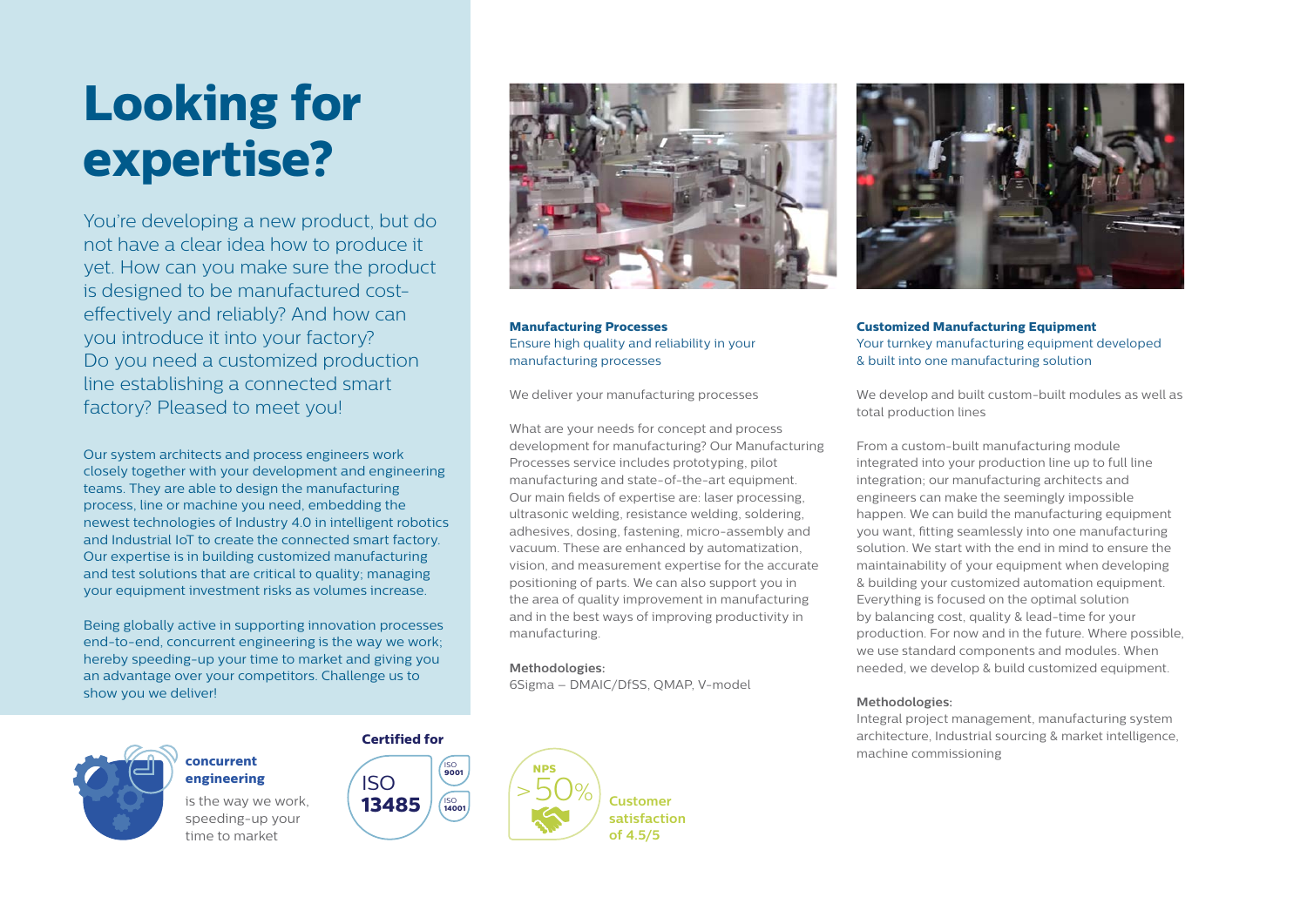

**Industry 4.0 Robotics & Data Analytics** Industrialization support towards robust and reality proven production and manufacturing system performance

We deliver the connected smart factory

Increasing productivity and reducing cost is achieved by Industry 4.0 technologies. This includes new manufacturing technologies like advanced industrial automation and robotics as well as strategic and in-depth use of data analytics. Our solutions will be integrated seamlessly into your existing manufacturing infrastructure.

#### They include:

- Data collection using the latest sensor technology
- Visual inspection systems
- Connection to MES system
- Industry 4.0 data analytics
- New manufacturing technologies such as 3D printed
- Collaborative smart robots

#### **Methodologies:**

I4.0 readiness assessment, Industrial IoT device connection, MES-SCADA implementation, Deep Learning for inspection

# **Customized Test Equipment**  Controlled quality in your product development & manufacturing processes

We deliver a test strategy including test equipment solutions for both the product development and manufacturing phases. We do this by developing, building and maintaining stand-alone and inline customized high-end industrial measurement systems for product quality testing and process control. We deliver a measurement system to suit your product development and manufacturing needs; one, which supports the implementation of your control points strategy and product quality inspection processes.

#### **Methodologies:**

Design for testing, V-model, test architecture, remote control, MES connected stage configuration



# **Design for Manufacturing, Assembly & Testing**  Turning a promising concept into a winning product

We deliver improved manufacturability of your products closing the gap between product development and operations. Our cross-discipline approach ensures that every relevant factor and parameter is taken into consideration from the start in identifying your perfect design solution. For new products, this results in an optimal, scale-ready design for smooth manufacturing at the lowest cost, highest quality and quickest speed possible. For existing manufacturing, it identifies the root-cause factors of issues with manufacturing cost, cost of non-quality and long lead-times.

#### **Methodologies:**

DFMAT trainings & workshops, 3P workshops, Manufacturing Maturity Assessment



# **Manufacturing Service & Support**  Maintaining & improving your Overall Equipment Effectiveness (OEE)

We deliver you maintenance support as well as manufacturing process & production optimization that will enhance your Overall Equipment Effectiveness (OEE).

We distinct two flavors:

- 1. Corrective & preventive maintenance to keep your manufacturing equipment well maintained and reliable in the most cost-effective way.
- 2. Overall equipment effectiveness optimization.

 By improving the operational state, and the production process of your equipment we increase line performance, achieving your clearly defined targets.

#### **Methodologies:**

Maintenance support & trainings, spare parts management, machine performance scan